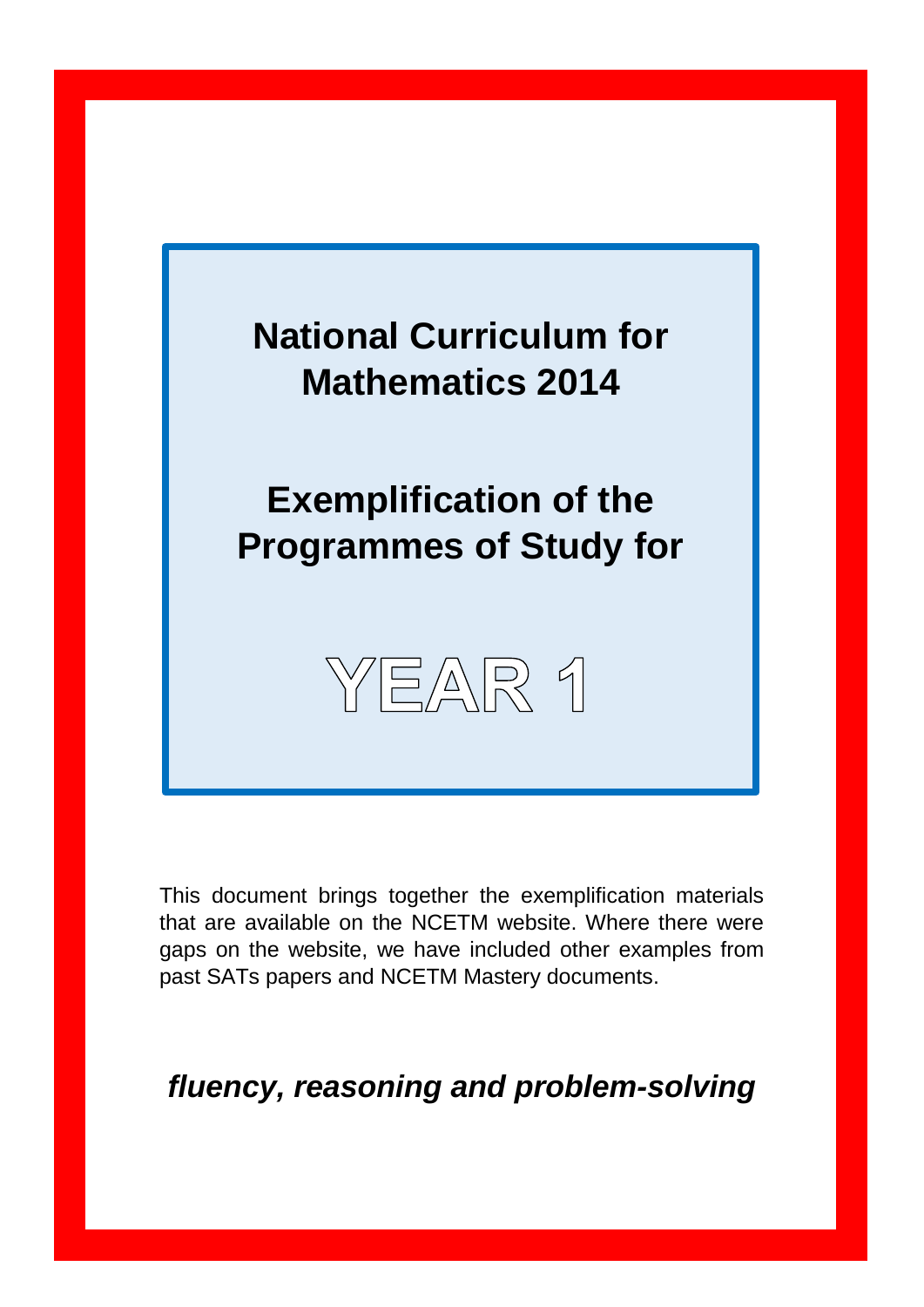## **Contents**

| <b>Section</b> | Domain                               | Page           |
|----------------|--------------------------------------|----------------|
|                | Purpose of Study and Aims            | 3              |
| 1              | <b>Number and Place Value</b>        | $\overline{4}$ |
| $\overline{2}$ | <b>Addition and Subtraction</b>      | 5              |
| 3              | <b>Multiplication and Division</b>   | 6              |
| $\overline{4}$ | <b>Fractions</b>                     | $\overline{7}$ |
| 5              | Ratio (no statements in KS1)         | n/a            |
| 6              | <b>Measures</b>                      | 8              |
| $\overline{7}$ | Geometry – Properties of Shape       | 10             |
| 8              | Geometry – Position and Direction    | 11             |
| 9              | Statistics (no statements in Year 1) | n/a            |
| 10             | Algebra (no statements in KS1)       | n/a            |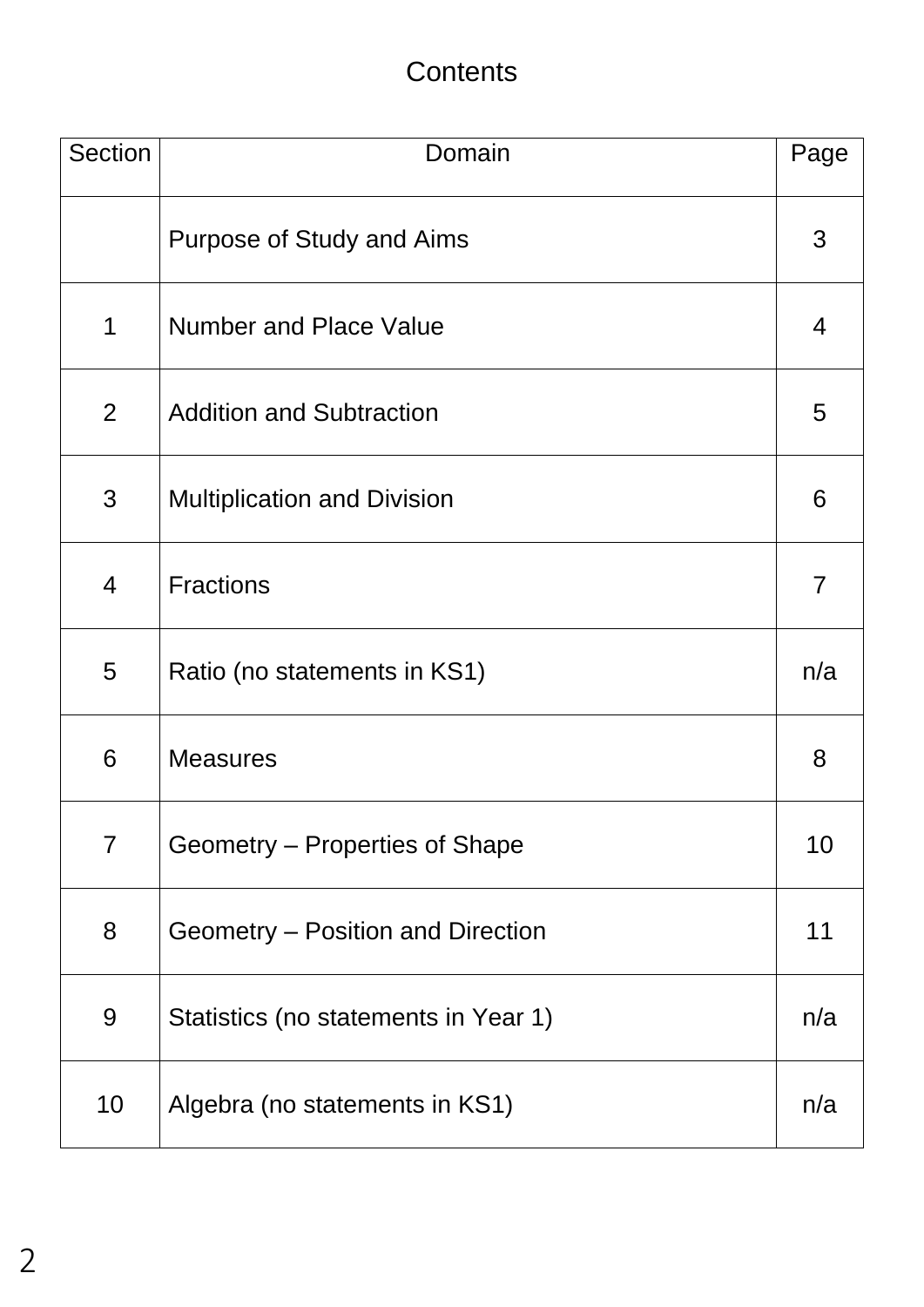### **Purpose of study**

Mathematics is a creative and highly inter-connected discipline that has been developed over centuries, providing the solution to some of history's most intriguing problems. It is essential to everyday life, critical to science, technology and engineering, and necessary for financial literacy and most forms of employment. A high-quality mathematics education therefore provides a foundation for understanding the world, the ability to reason mathematically, an appreciation of the beauty and power of mathematics, and a sense of enjoyment and curiosity about the subject.

#### **Aims**

The national curriculum for mathematics aims to ensure that all pupils:

become **fluent** in the fundamentals of mathematics, including through varied and frequent practice with increasingly complex problems over time, so that pupils develop conceptual understanding and the ability to recall and apply knowledge rapidly and accurately.

**reason mathematically** by following a line of enquiry, conjecturing relationships and generalisations, and developing an argument, justification or proof using mathematical language

can **solve problems** by applying their mathematics to a variety of routine and non-routine problems with increasing sophistication, including breaking down problems into a series of simpler steps and persevering in seeking solutions.

Mathematics is an interconnected subject in which pupils need to be able to move fluently between representations of mathematical ideas. The programmes of study are, by necessity, organised into apparently distinct domains, but pupils should make rich connections across mathematical ideas to develop fluency, mathematical reasoning and competence in solving increasingly sophisticated problems. They should also apply their mathematical knowledge to science and other subjects.

The expectation is that the majority of pupils will move through the programmes of study at broadly the same pace. However, decisions about when to progress should always be based on the security of pupils' understanding and their readiness to progress to the next stage. Pupils who grasp concepts rapidly should be challenged through being offered rich and sophisticated problems before any acceleration through new content. Those who are not sufficiently fluent with earlier material should consolidate their understanding, including through additional practice, before moving on.

### **The School Curriculum**

The programmes of study for mathematics are set out year-by-year for key stages 1 & 2. Schools are, however, only required to teach the relevant programme of study by the end of the key stage. Within each key stage, schools therefore have the flexibility to introduce content earlier or later than set out in the programme of study.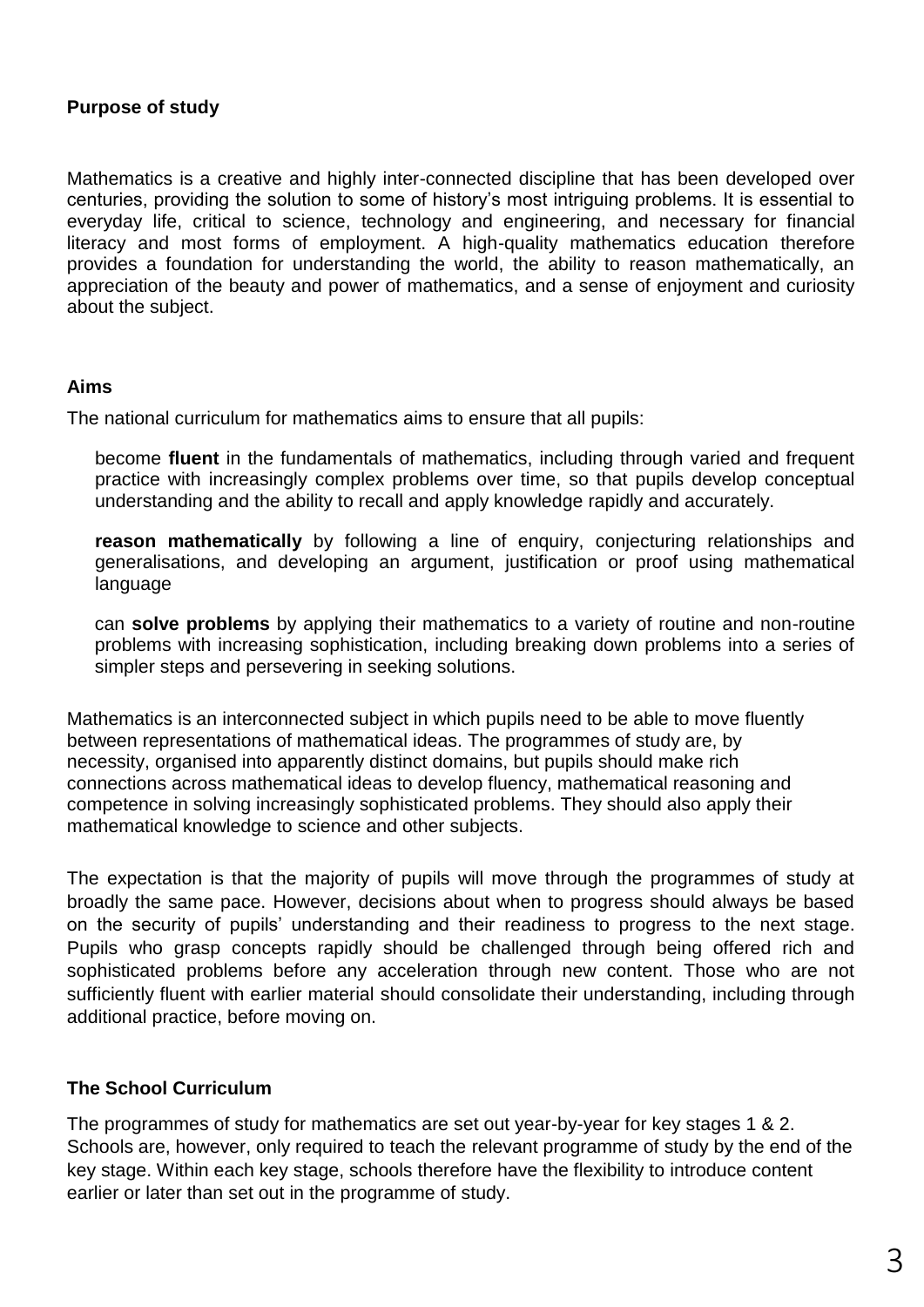# **YEAR 1 – Number and Place Value**

**Examples of what children should be able to do, in relation to each (boxed) Programme of Study statement**

**count to and across 100, forwards and backwards, beginning with 0 or 1, or from any given number**

- count forwards from 80 to 110
- count backwards from 105

**count, read and write numbers to 100 in numerals; count in multiples of twos, fives and tens**

- Find p 39 in a book
- Make a label to show how many things were in your collection
- Count groups of 10 each of 2p, 5p and 10p coins

#### **given a number, identify one more and one less**

*There are twenty-nine beads in this pot. I am putting one more bead in the pot. How many are in there now? How did you know? How can you check?*

*This time there are forty beads in the pot. I take out one bead. How many beads are left in the pot? How did you know? How can you check?*

*Start with a different number of beads in the pot. Ask your partner to put another bead in or take one out and then say how many there are in the pot. How will you know if your partner is right?*

**identify and represent numbers using objects and pictorial representations including the number line, and use the language of: equal to, more than, less than (fewer), most, least**

*I'm giving each of you a strip of card with some numbers on [five numbers at random from 0 to 30].*

*Point to the number which is worth most. Now point to the number which is worth least.*

*Make these numbers using tens and ones apparatus and put them in order.*

*Why have you put this number there?*

### **read and write numbers from 1 to 20 in numerals and words**

Make some labels for collections using numbers and words.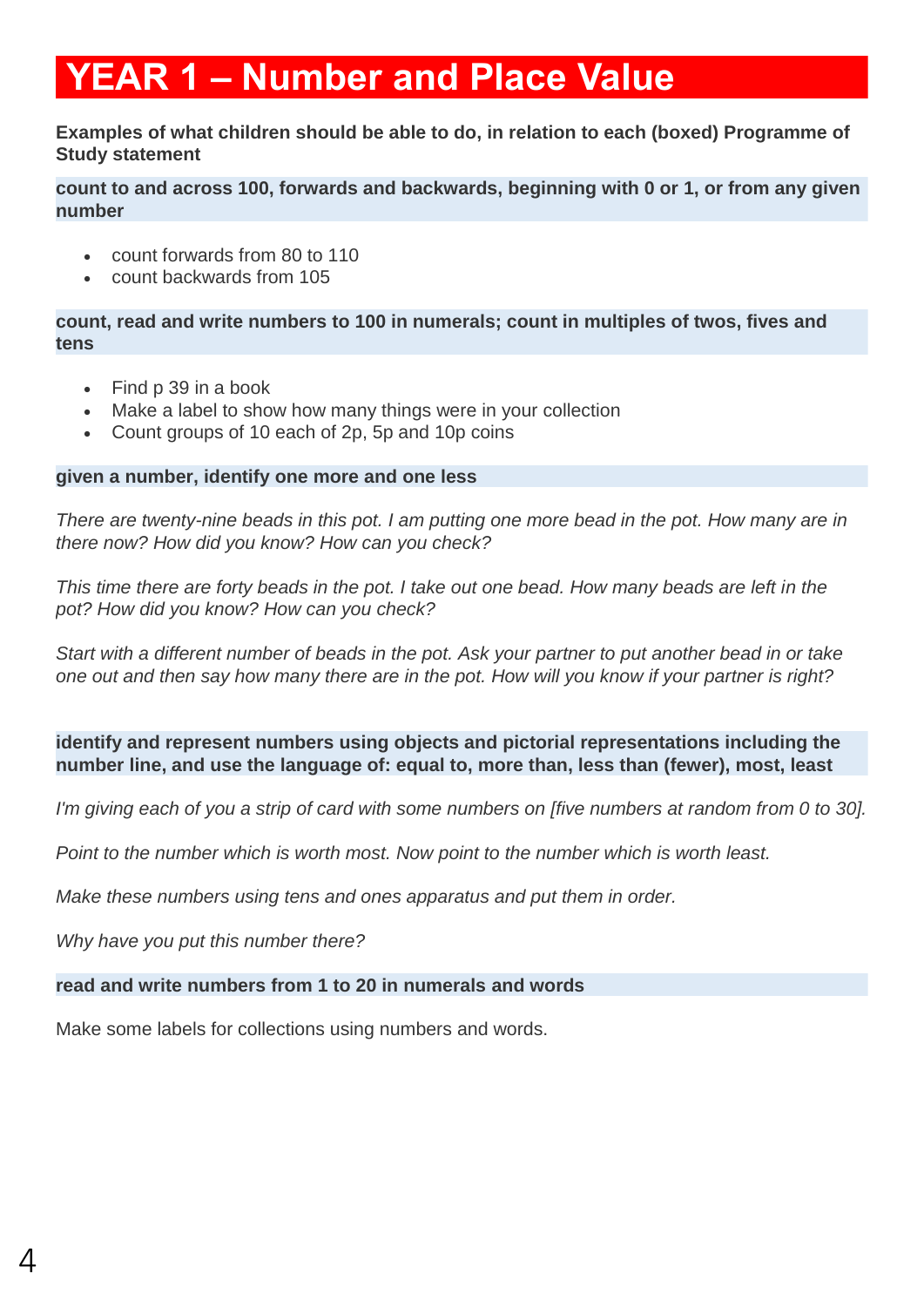# **YEAR 1 – Addition and Subtraction**

### **Examples of what children should be able to do, in relation to each (boxed) Programme of Study statement**

### **read, write and interpret mathematical statements involving addition (+), subtraction (–) and equals (=) signs**

- Use the vocabulary add, subtract, minus, equals, is the same value as, total, more than, fewer/less than.
- Explain that things on both sides of the equals sign have the same value
- Know that the 'total' can be presented on either side of the equals sign
- Complete 'empty box' number sentences

#### **represent and use number bonds and related subtraction facts within 20**



- I'm thinking of a number. I've subtracted 6 and the answer is 8. What number was I thinking of? Explain how you know.
- I'm thinking of a number. I've added 7 and the answer is 18. What number was I thinking of? Explain how you know.
- I know that 6 and 4 is 10. How can I find 7 + 4? How could you work it out?

#### **add and subtract one-digit and two-digit numbers to 20, including zero**

- What is 37 subtract 10? How did you work that out? How could you show that using cubes/a number line/a 100-square? What would 37 subtract 20 be?
- Make up some difference questions with the answer 5. Can you show how to solve them using counters? Can you show how to find the answer on a number line?

#### **solve one-step problems involving addition and subtraction, using concrete objects and pictorial representations, and missing number problems such as 7 = ? – 9.**

- Make up some additions with the answer 15. Try to put them in different ways, like this: 10 +  $5 = 15$ . The total of 10 and 5 is 15, 10 and 5 more makes 15.
- How many ways can you show me that 9 subtract 3 is 6?
- Make up some subtractions with the answer 5. Try to put them in different ways, like this: 11  $-6 = 5$ . The difference between 6 and 11 is 5.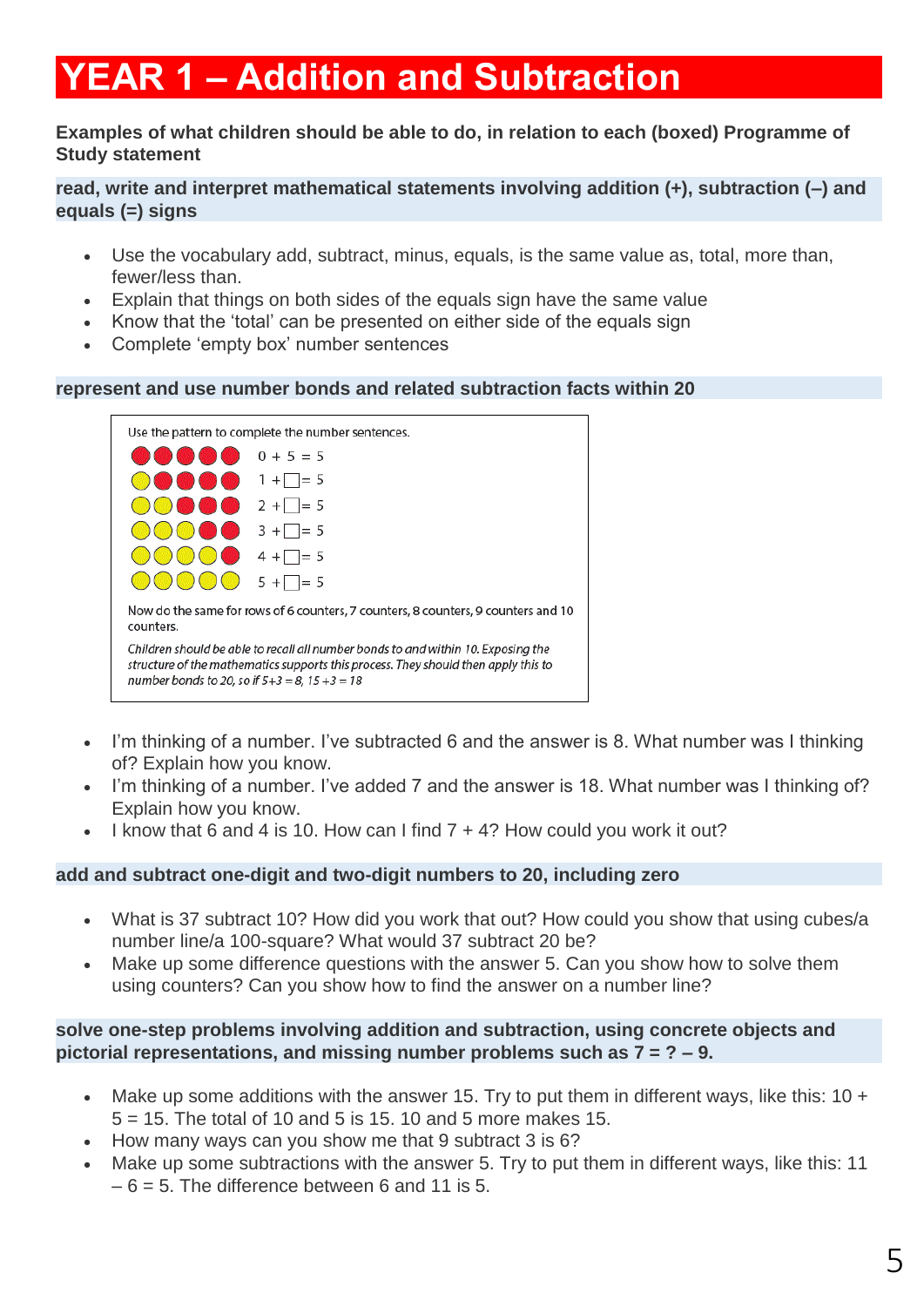# **YEAR 1 – Multiplication and Division**

**Examples of what children should be able to do, in relation to each (boxed) Programme of Study statement**

**solve one-step problems involving multiplication and division, by calculating the answer using concrete objects, pictorial representations and arrays with the support of a teacher**

Children should be able to:

 Use practical apparatus, arrays and images to help solve multiplication and division problems such as:

Ben had 5 football stickers. His friend Tom gave him 5 more, how many does he have altogether?

Share 12 sweets between two children. How many do they each have?



Find half of and double a number or quantity:

16 children went to the park at the weekend. Half that number went swimming. How many children went swimming?

I think of a number and halve it. I end up with 9, what was my original number?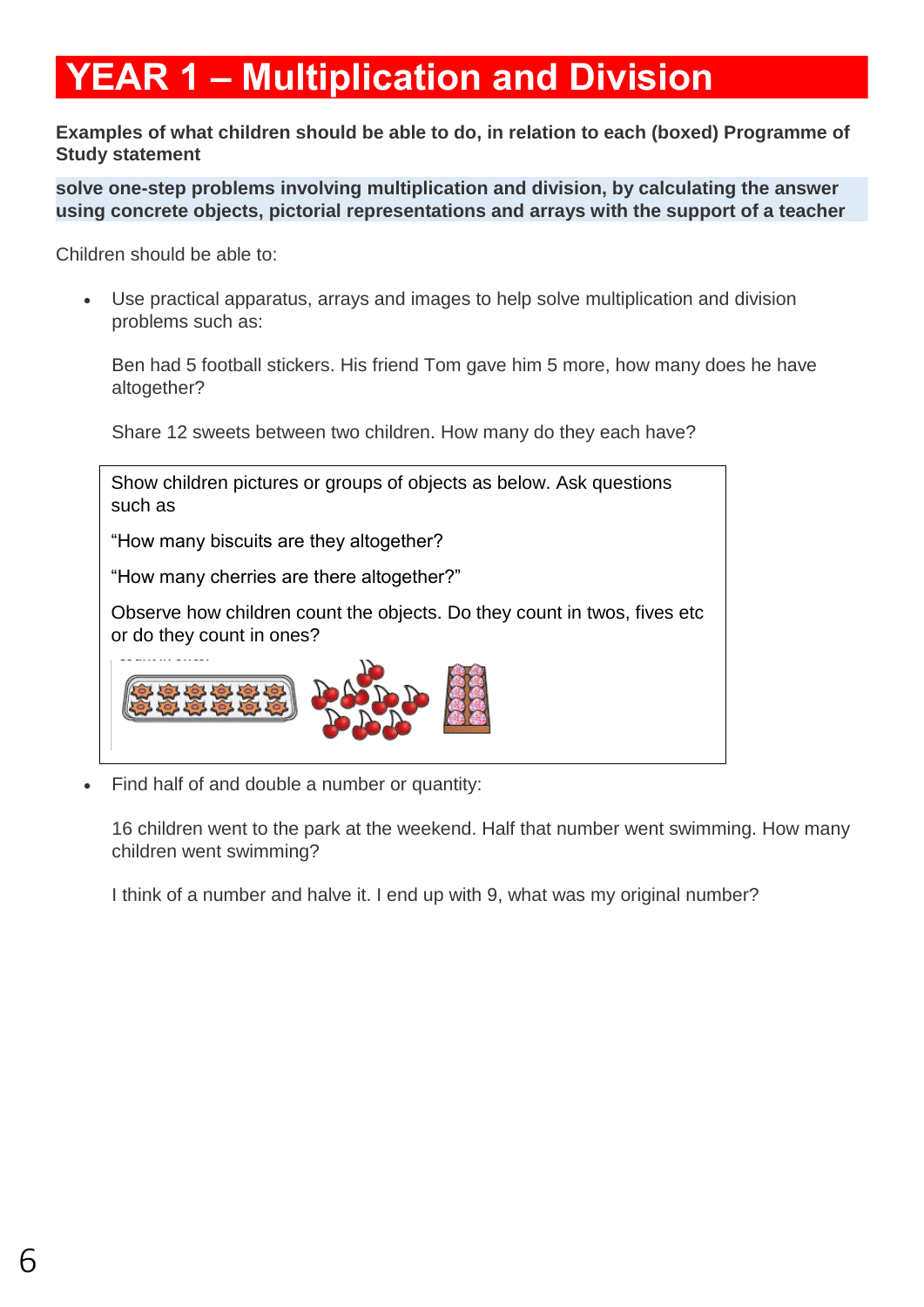# **YEAR 1 - Fractions**

**Examples of what children should be able to do, in relation to each (boxed) Programme of Study statement**

### **recognise, find and name a half as one of two equal parts of an object, shape or quantity**



 Here is a set of pencils. How many is half of the set?

**recognise, find and name a quarter as one of four equal parts of an object, shape or quantity**



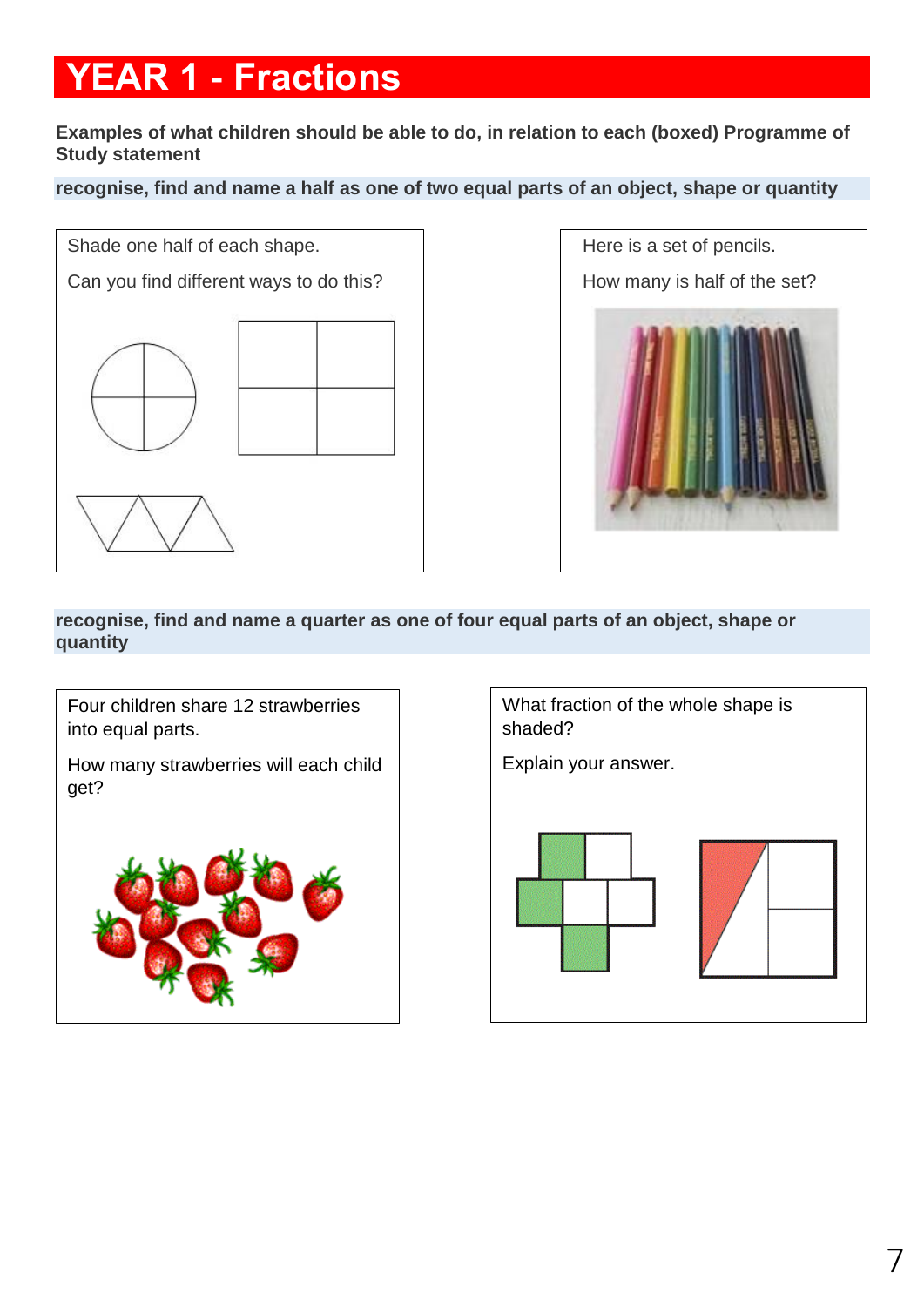# **YEAR 1 - Measurement**

**Examples of what children should be able to do, in relation to each (boxed) Programme of Study statement**

**compare, describe and solve practical problems for:** 

- **lengths and heights (e.g. long/short, longer/shorter, tall/short, double/half)**
- **mass or weight (e.g. heavy/light, heavier than, lighter than)**
- **capacity/volume (full/empty, more than, less than, quarter)**
- **time (quicker, slower, earlier, later)**
- Use their experience of standard units to make realistic estimates, answering questions such as:
	- $\circ$  Is the table taller or shorter than a metre?
	- $\circ$  Is this doll taller or shorter than one of the class rulers?
	- o Does this bottle hold more or less than the litre jug?
	- o Which of these things do you think will weigh less than a kilogram?

There are five cars in one side of the scales. The scales are balanced.

What could the doll weigh?



Captain Conjecture says "Each of theses glassess contains the same amount of juice"

Do you agree?

Explain your answer.



### **measure and begin to record the following:**

- **lengths and heights**
- **mass/weight**
- **capacity and volume**
- **time (hours, minutes, seconds)**
- Use standard units to measure and compare objects. For example, they place metre sticks end-to-end to find out how much wider the hall is than the classroom. They use a litre jug to measure how much more the washing-up bowl holds than the cola bottle.

### **recognise and know the value of different denominations of coins and notes**

 Distinguish coins by sorting them and start to understand their value. They begin to recognise that some coins have a greater value than others, and will buy more: for example, 2p is worth more than 1p; 5p is worth more than 2p; £2 is worth more than £1. They play money games and collect 1p or 2p coins to the value of 10p and begin to count up 'how much this is altogether'. They extend their activities in the classroom shop, paying for items that cost 1p, 3p, 5p, 7p or 9p using only 2p coins, and receiving the appropriate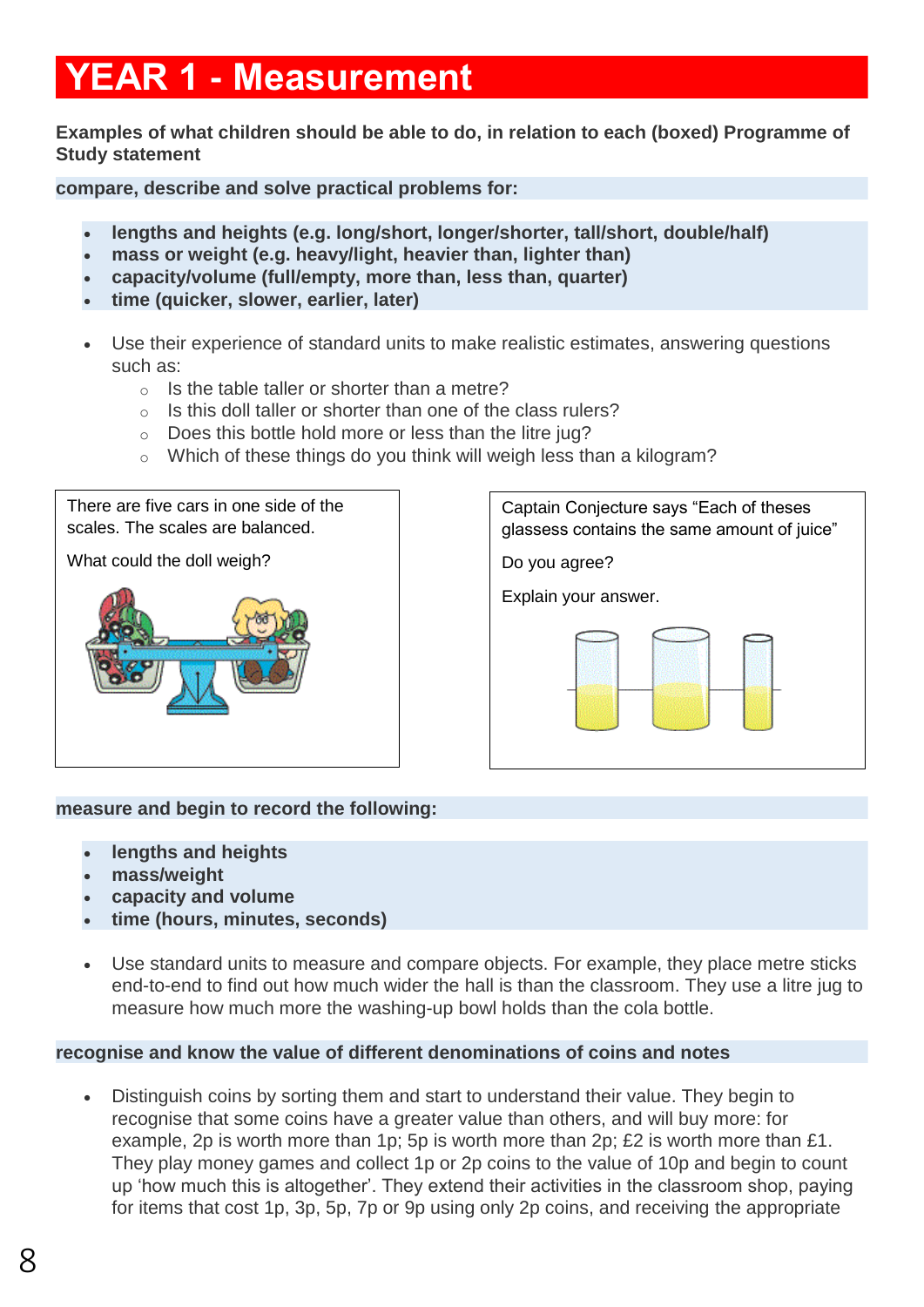amount of change in 1p coins. They use coins to help them to respond to questions such as:

- o Michael had £5. He spent £3. How much did he have left?
- o Rosie had a 10p coin. She spent 3p. How much change did she get?
- o How much altogether is 1p and 2p and 5p?
- o Sunita spent 5p and 6p on toffees. What did she pay altogether?
- o Chews cost 2p each. How much do three chews cost?
- o An apple costs 12p. Which two coins would pay for it? What combinations of 3 coins would pay for it?

### **sequence events in chronological order using language such as: before and after, next, first, today, yesterday, tomorrow, morning, afternoon and evening**

- Continue to develop the concept of time in terms of time passing and sequencing events in familiar story or day-to-day routines.
	- o They use terms such as morning, afternoon and evening, yesterday and tomorrow.
	- $\circ$  They learn to order the days of the week and learn that weekend days are Saturday and Sunday.
	- o They listen to stories and rhymes about time, such as The Very Hungry Caterpillar or The Bad-Tempered Ladybird by Eric Carle, Monster Monday by Susanna Gretz or Hard Boiled Legs by Michael Rosen and Quentin Blake.

### **recognise and use language relating to dates, including days of the week, weeks, months and years**

 order the months of the year and make a 12-page classroom calendar with pictures of each month, writing significant events underneath, such as Diwali, Pancake Day or Midsummer's Day, or the dates of their birthdays.

### **tell the time to the hour and half past the hour and draw the hands on a clock face to show these times**

- Read time to the hour and half hour on a clock with hands and recognise half past the hour in day-to-day routines. They use time lines or clocks to help them to respond to questions such as:
	- o It's half past seven. What time will it be in four hours' time? What time was it two hours ago?
	- $\circ$  John went to the park at 9 o'clock. He left at half past eleven. How long was he at the park?

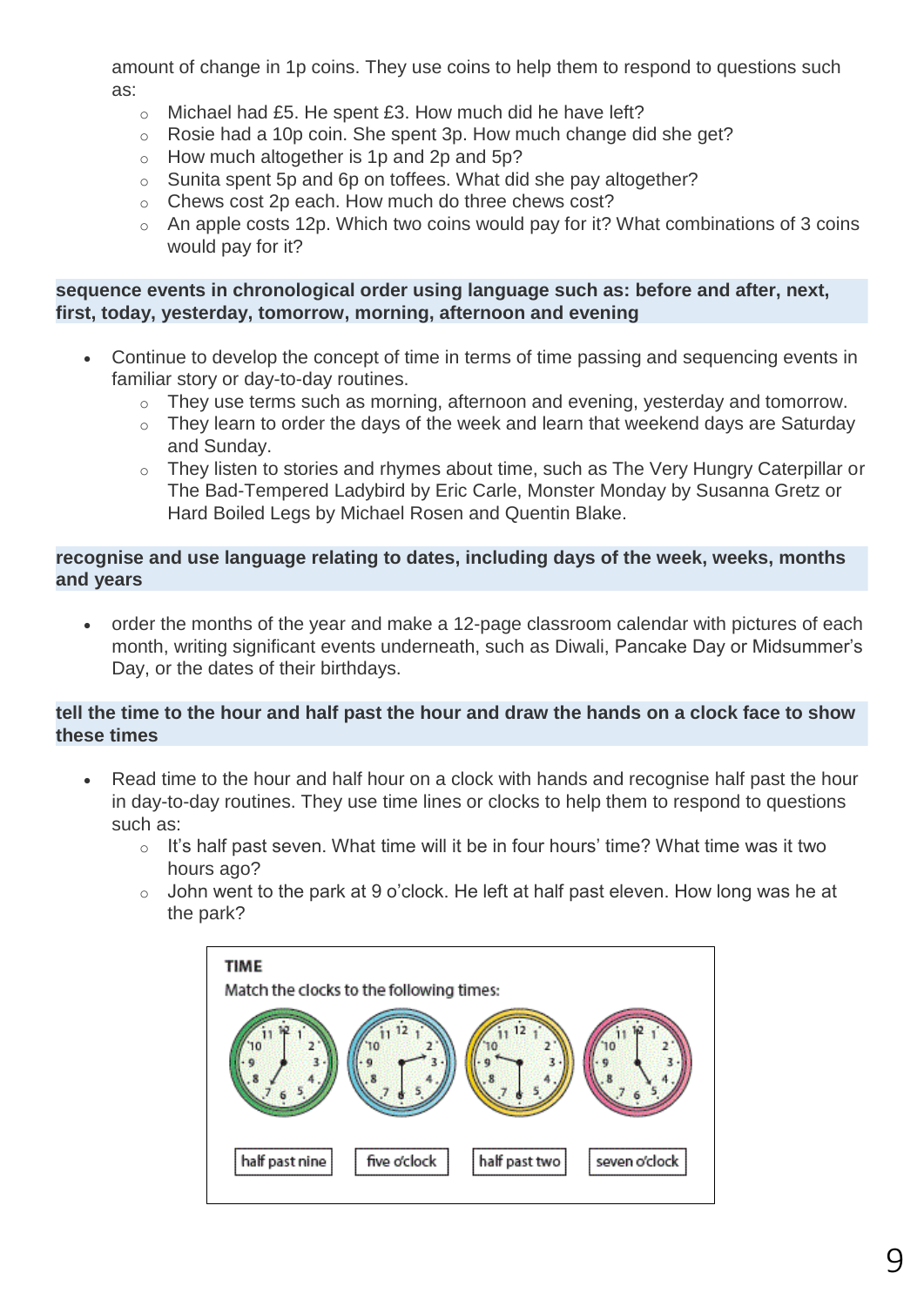# **YEAR 1 – Geometry: Properties of Shapes**

**Examples of what children should be able to do, in relation to each (boxed) Programme of Study statement**

**Pupils should be taught to recognise and name common 2-D and 3-D shapes, including [for example] rectangles (including squares), circles, triangles, cuboids (including cubes), pyramids and spheres.**



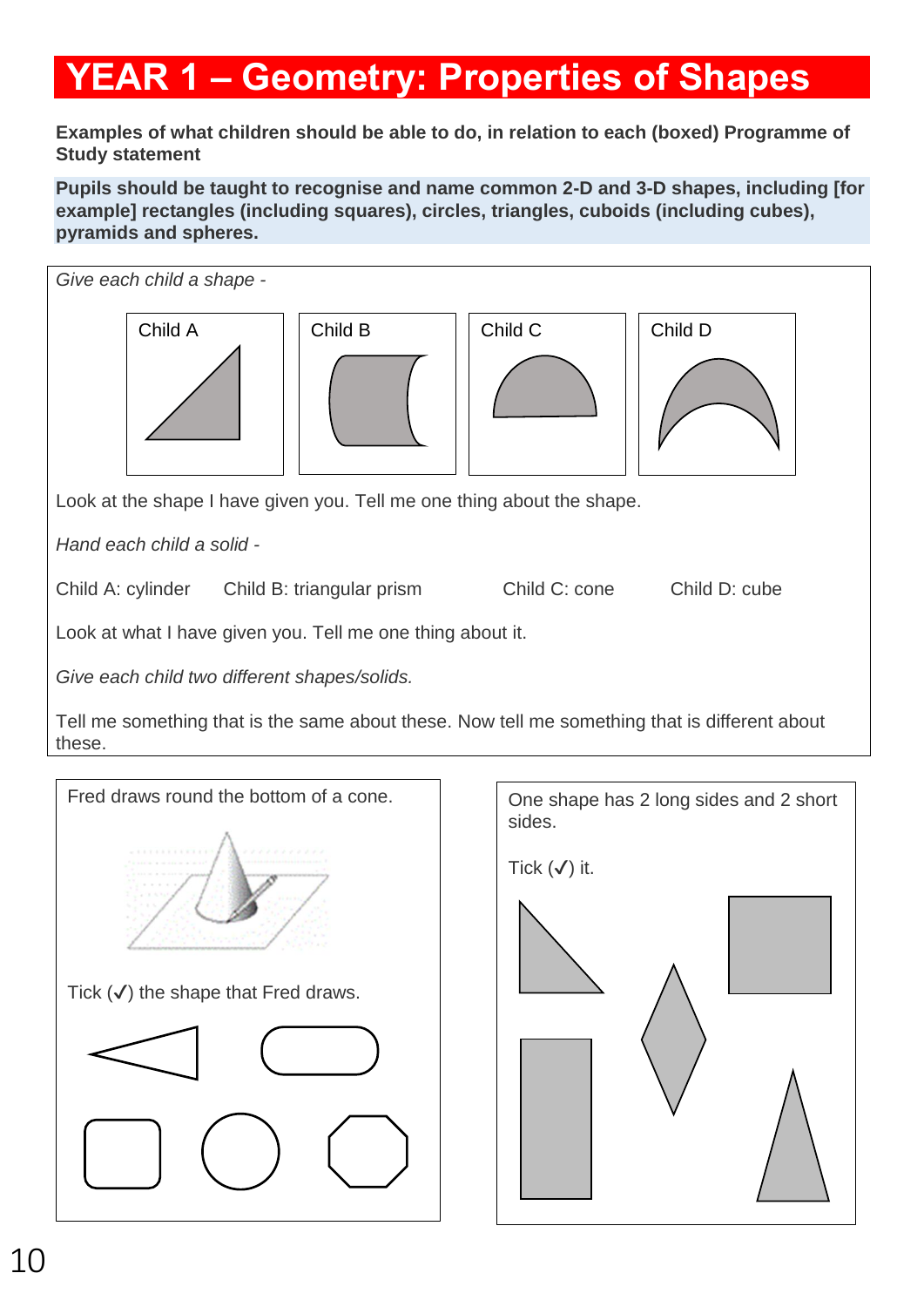# **YEAR 1 – Geometry: Position & Direction**

**Examples of what children should be able to do, in relation to each (boxed) Programme of Study statement**

**Pupils should be taught to describe position, direction and movement, including whole, half, quarter and three-quarter turns.**



Look at the shelves with the objects.

The cups are in the middle row and third from the right. They are below the straws.



How could you describe the positions of other things on the shelves?

I am thinking of an item. You may ask questions but I can only answer yes or no.

You could guess the item in four questions, what questions could they be?